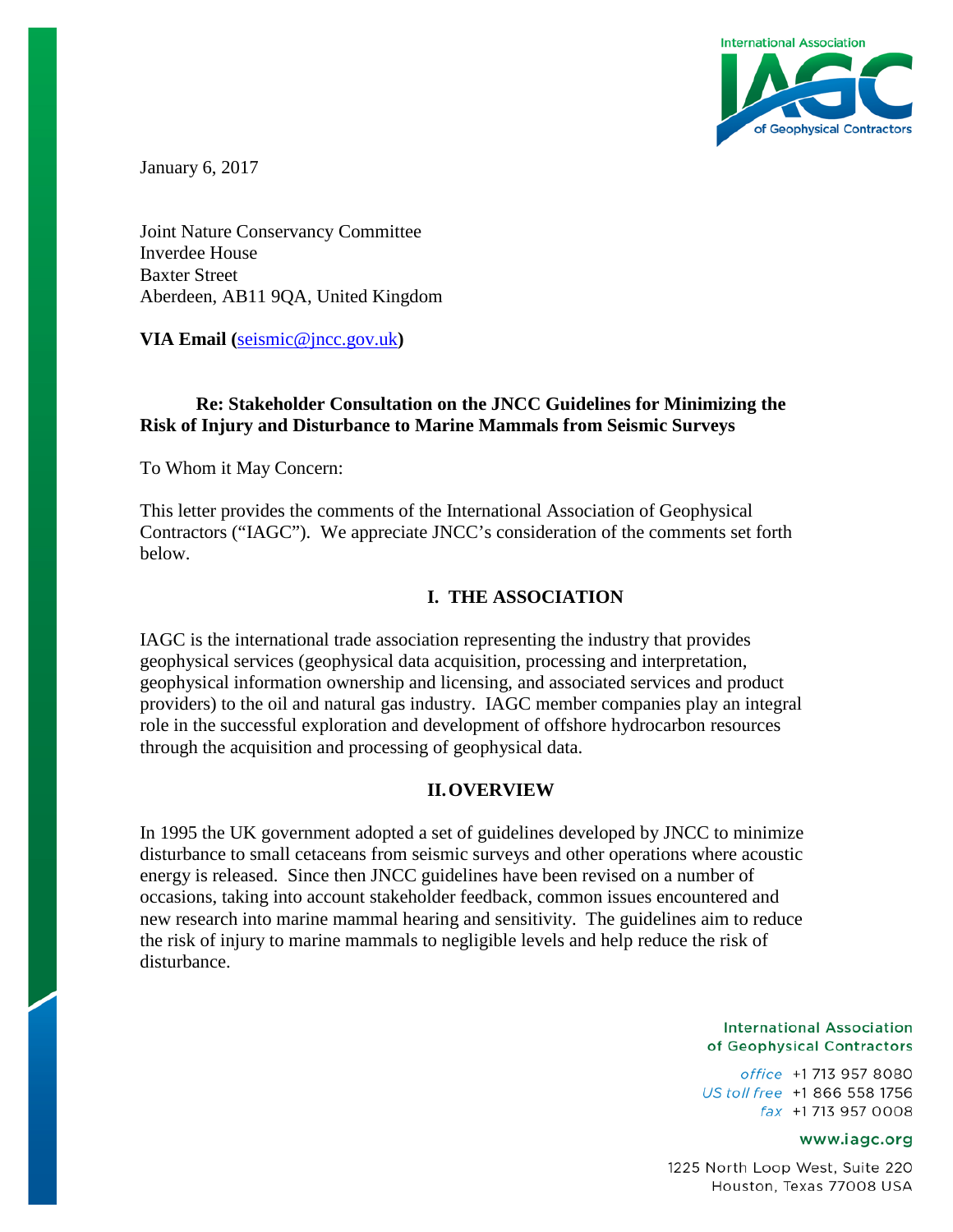The current version of the guidelines was published in August 2010 (JNCC, 2010; [http://jncc.defra.gov.uk/pdf/JNCC\\_Guidelines\\_Seismic%20Guidelines\\_Aug%202010.pdf](http://jncc.defra.gov.uk/pdf/JNCC_Guidelines_Seismic%20Guidelines_Aug%202010.pdf) ). JNCC is now undertaking a new review to ensure the guidelines remain fit to purpose, are logistically feasible and provide the best available mitigation.

### **III. BACKGROUND**

In March 2015, JNCC published two reports; the first (Stone, 2015a;

[http://jncc.defra.gov.uk/page-6985\)](http://jncc.defra.gov.uk/page-6985) analyzed seismic survey and marine mammal observer (MMO) data between 1994 and 2010 to assess the effects of seismic operations on marine mammals to identify general trends in compliance. The second (Stone, 2015b; [http://jncc.defra.gov.uk/page-6986\)](http://jncc.defra.gov.uk/page-6986) assessed the level of compliance with the guidelines from 1995 to 2010 and highlighted items to be considered during the next guideline revision.

The results from these reports, together with general queries and feedback received from MMO reports, were used to generate an initial set of consultation questions circulated in November 2015. The resulting revised draft guidelines were circulated for comment on 23 November, 2016. The following are IAGC's comments on the November 2016 draft guidelines.

Our detailed comments on the 2016 draft JNCC guidelines are set forth in Section IV below, and in the JNCC requested format;

[\(http://jncc.defra.gov.uk/pdf/SSconsultation\\_Surveyquestion.pdf\)](http://jncc.defra.gov.uk/pdf/SSconsultation_Surveyquestion.pdf), submitted via internet [\(http://www.smartsurvey.co.uk/s/JNCCguidelines/\)](http://www.smartsurvey.co.uk/s/JNCCguidelines/) .

Overall, IAGC would like to commend JNCC for the thoroughness of preparation represented by the two analysis documents of prior year report data (Stone 2015a and 2015b) and the 2015 questionnaire. The resulting November 2016 draft guidelines were generally clear, straightforward and practical, in contrast to the general trend on this topic which has resulted in excessively long guidance or requirements, containing recommendations that are too often impractical, of questionable effectiveness, and are difficult to interpret and apply. Consistent with prior versions of the JNCC guidelines, the 2016 revision promises to be a model for other regulatory or advisory bodies dealing with the issue of effects of manmade sound on the marine environment.

As the primary trade association representing the vast majority of members of the seismic survey industry, as well as seismic survey technology and mitigation service providers, IAGC offers the following more detailed comments in the hope that JNCC will find our input helpful in arriving at an even more useful, practicable and environmentally beneficial set of guidelines.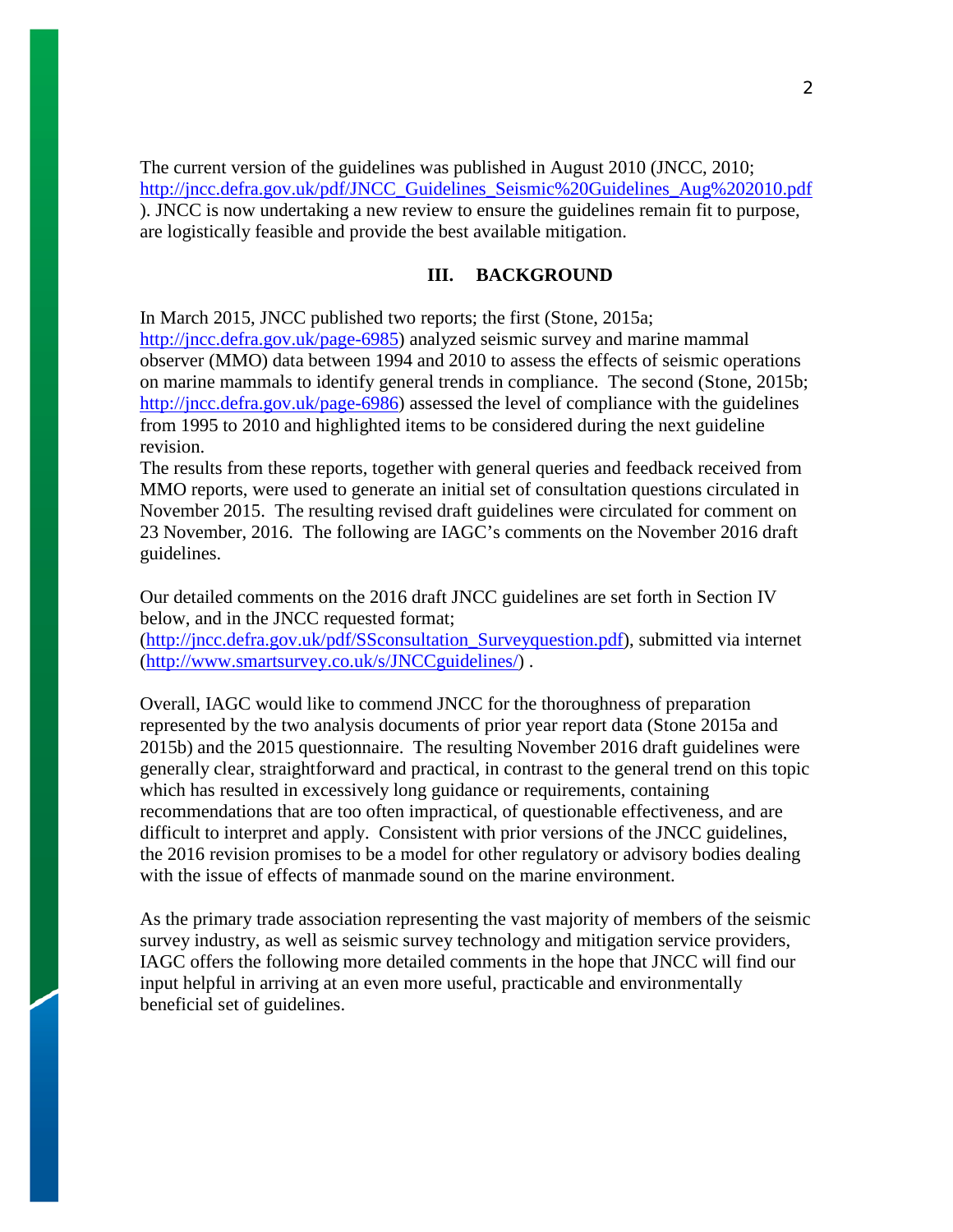#### **IV. COMMENTS**

### **A. IAGC Recommends Continued Use of a Simple 500-meter Mitigation Radius ("Zone")**

While JNCC discusses the possibility of adopting species, location or survey specific mitigation zones, the underlying metric for biological risk, the propagation modeling methodology to be applied and other aspects of context-dependent metrics are not discussed, leaving uncertain the process by which context-specific mitigation ranges would be determined. It has long been understood that while the 500-meter range benchmark was generally based on biological and acoustic propagation information, it was as much a practical mitigation metric as a risk-based metric. As knowledge accumulates on the variety of possible risks from seismic sound and the likely thresholds of either injurious or behavioral risks, the ranges to possible effect have broadened from as little as the immediate proximity of the source itself to ranges over 500 meters. Asking MMOs to mitigate to multiple ranges is clearly impractical, and IAGC reminds JNCC and other interested parties of the trade-offs between practicable mitigation monitoring and risk reduction. Absolute, complete reduction of all risk is impossible and attempts to address all risks end up reducing, rather than improving overall risk mitigation. While a 500-meter mitigation radius exceeds most current metrics of injurious risk and a considerable portion of disturbance risk, IAGC members still support it as a practicable range of mitigation monitoring, achievable at relatively little added cost over more restricted ranges of mitigation consistent with current best available science. IAGC members therefore recommend continuing the 500-meter standard as a means of achieving consistent compliance that is maximally effective as well as practicable.

## **B. The Introduction of a Novel, Undefined Spatial Mitigation "Areas of Importance to Marine Mammals" (AIMM) Should be Removed.**

At several places within the draft guidance JNCC introduces a novel kind of protected area, the 'area of importance to marine mammals' (AIMM), without providing a definition of what constitutes an AIMM, the legal authority for establishing such AIMMs, or giving examples of AIMMs, as opposed to the more familiar Marine Protected Areas (MPA). IAGC is very concerned with the general proliferation of time-space restrictions on ocean users without appropriate stakeholder consultations, legal procedures and required supporting data. Mechanisms exist for designating such mitigations (e.g. MPAs), therefore, the creation of an undefined new mechanism (AIMM) is of great concern and opposed by IAGC.

## **C. The Guidance for Operations During Line Changes is Unnecessarily Complex and Confusing.**

JNCC provides no fewer than four different sets of criteria for shutdown, pre-start monitoring and soft starts during line changes for large arrays (greater than 500 cubic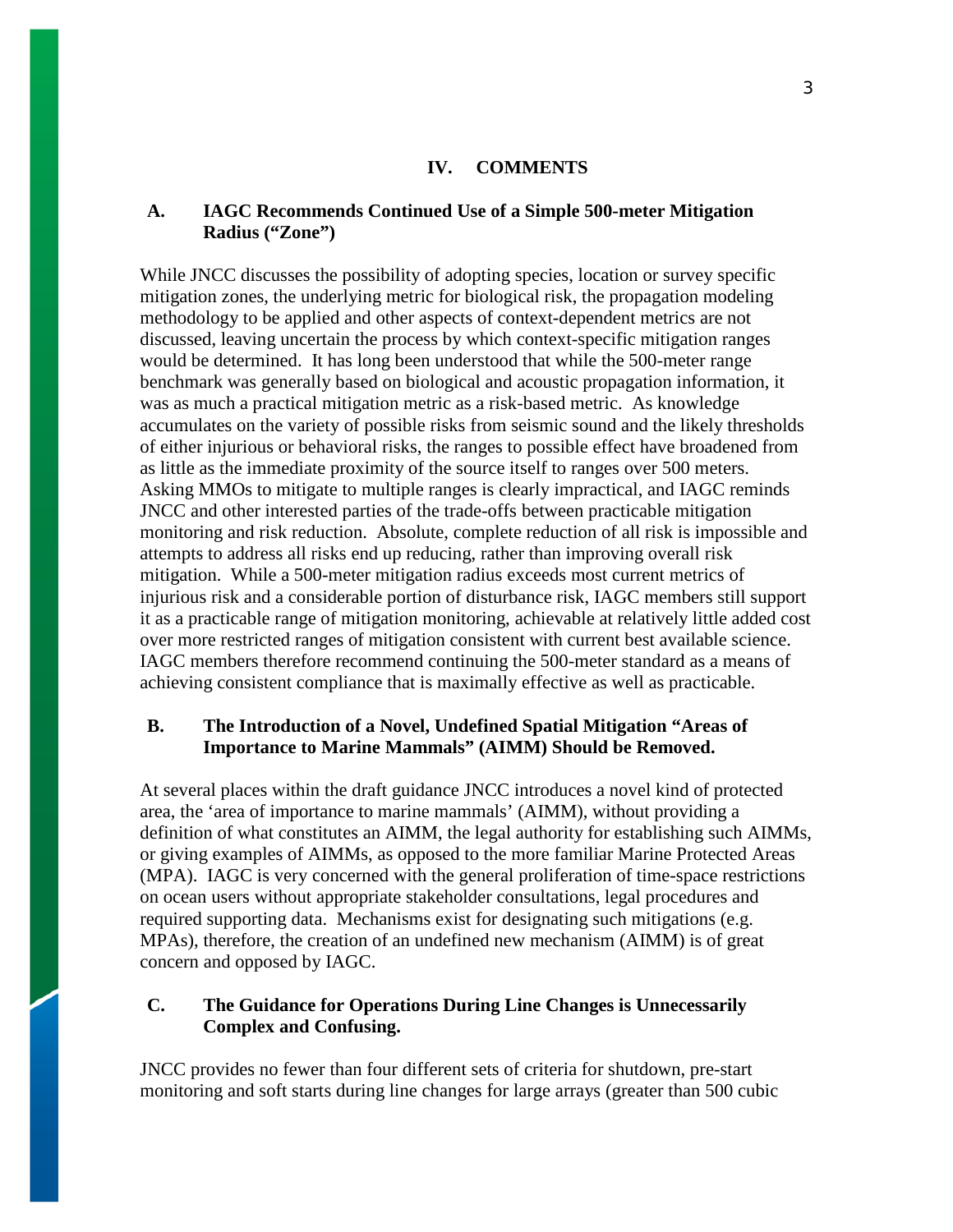inches), small arrays (less than 180 cubic inches), Ocean Bottom Seismic (OBS), and unexpected breaks. The differences are largely trivial, in terms of both risk reduction and practicability, though the consequences for increased survey duration and cost are not trivial. IAGC, therefore, recommends that all four survey conditions be given the same criteria of a maximum of 40 minutes for a line change before shutdown must be implemented, with standard pre-survey and soft start metrics.

For two of the line change scenarios, arrays less than 180 cubic inches and OBS, a complicated variant of a mitigation source is allowed to continue line changes longer than the stipulated limits, but the manipulation of pulse intervals or Shot Point Intervals (SPI) is so complex as to be almost impossible to comply with. The purpose of gradually increasing and then decreasing SPI as a sort of "mini-soft-start" is not well thought out and is unlikely to produce a risk mitigation effect on disturbance or injury any greater than standard mitigation source operations or shutdown and re-start. IAGC recommends that the variable SPI mitigation be dropped.

JNCC is not explicit about the possibility for mitigation source use, a topic that has met with much controversy elsewhere in the world. Some IAGC members regularly employ mitigation sources during line changes and other down periods; others do not. If JNCC contemplates the option of allowing or recommending use of a mitigation source, IAGC would like to point out that recent studies of disturbance by sonar and by seismic suggest that vessel noise alone is as effective as a mitigation source as low-level operation of the source itself. Thus, operation of a mitigation source is unnecessary even if some form of mitigation 'warning' is considered desirable when the source of concern is not operating.

# **D. PAM Recommendations or Requirements Need to be Clarified**

Generally speaking, JNCC treats PAM as an optional but recommended mitigation, but in parts of the document the regulatory requirement for PAM in order to be able to operate at night or during daytime periods of low visibility make PAM a *de facto* requirement. Consistency in the use of "shall" versus "should", or recommended versus required would help the operators understand when PAM is essentially a necessity for normal operations and when it is considered an option.

IAGC asks that remote and automated PAM options be addressed in the JNCC guidelines. Both methodologies are seeing increased use around the world and offer distinct advantages and disadvantages relative to standard operator-on-board systems. Automated PAM, such as Sercel's Quiet Sea or Western GeCo's WhaleWatcher offer the option of enabling the ship's navigation crew to perform PAM-based mitigations, but it is understandable that JNCC or others might want assurances that the automated systems perform at levels comparable to systems requiring a dedicated PAM operator. Details about relative system advantages and disadvantages are spelled out in the appended detailed comments, also submitted via the web survey site.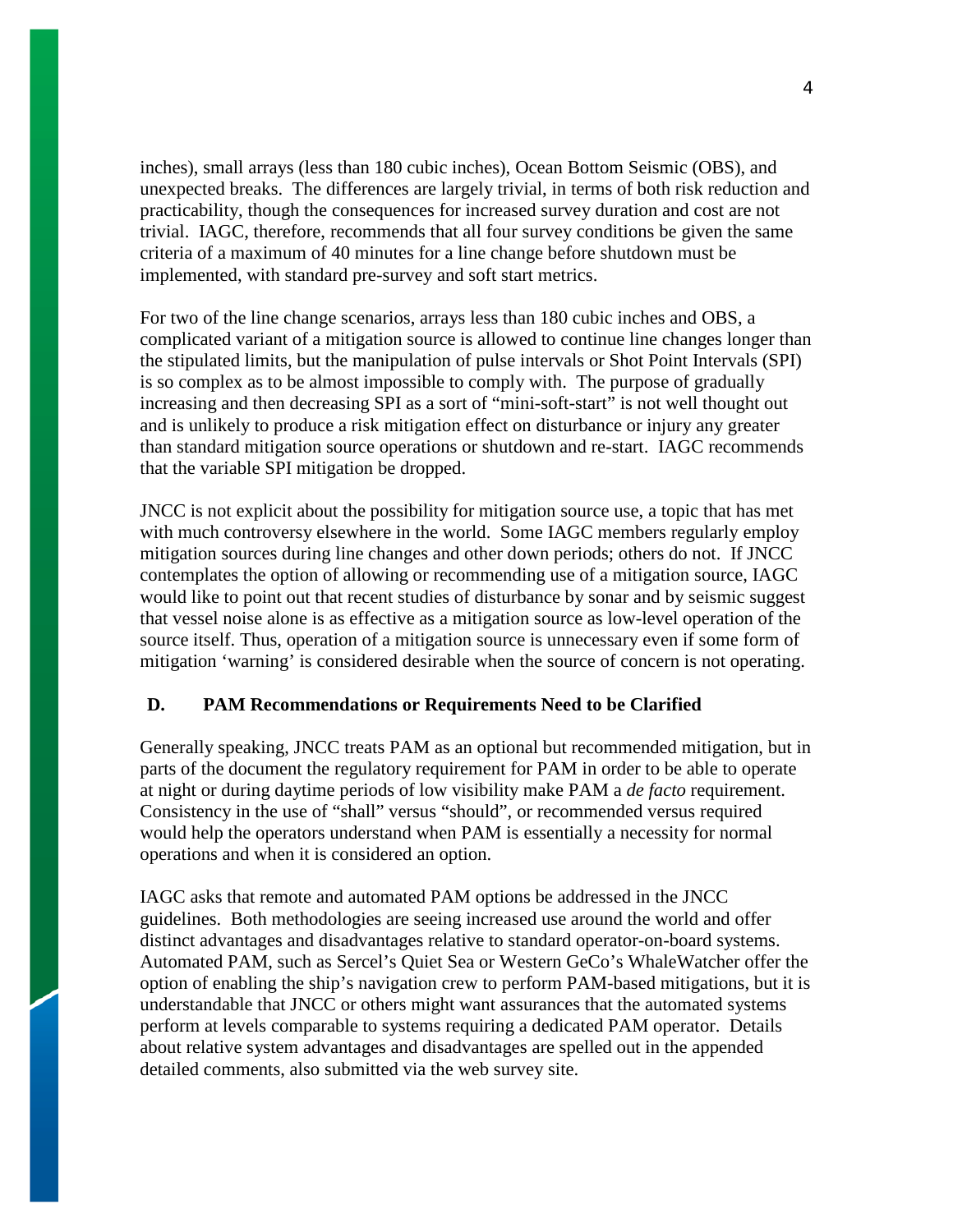More than one IAGC member interpreted the requirement for two experienced PAM operators if day length exceeds twelve hours, and two experienced operators for operations in protected areas as inferring that four PAM operators would be required for summer operations involving marine protected areas. If this is not the case, additional wording clarifying these requirements should be added.

Possible issues with PAM operator training were identified. First, that the requirement for only experienced operators in protected areas might preclude opportunities for inexperienced operators to gain the requisite experience. Or, seen from the perspective of compliance objectives, restriction of opportunities for trained, but relatively less experienced operators might adversely affect recruitment and lead to a shortage of qualified PAM personnel to meet industry needs.

While MMO training/qualification metrics were reasonably explicit and clear, PAM operator training metrics were not as clear. It is possible that JNCC can take advantage of the ANSI standard for towed PAM, scheduled for release in early 2017, but in the meantime definitions of "trained" PAM operators, "experienced" PAM operators, and "highly experienced" PAM operators are unclear.

# **E. The Introduction of Non-Compliance Report Forms is not Needed.**

As the two excellent statistical analyses of required observer report forms illustrate (Stone 2015a, 2015b), very detailed and specific information about non-compliance can be obtained from existing data. There is no need for self-reporting of non-compliance, a process fraught with potential errors and hidden costs to both the operator and regulator. An earlier proposal for a confidential anonymous tip line suffers from the same problems. Any kind of tip or self-reporting is vulnerable to inconsistencies in compliance, which must itself be investigated by the same statistical techniques already put into practice by JNCC, and for which JNCC is to be greatly commended. IAGC notes that the industry is promoting similar analytic practices for other jurisdictions where observer report data are required, via the Sound and Marine Life Joint Industry Program for funding independent expert study of topics relevant to the underwater sound issue.

Non-compliance forms or anonymous tip reports must still be investigated and verified, at non-trivial cost to the regulator. If the party in question desires to contest the claims or the follow-up, additional infrastructure must be created and costs incurred in the adjudication and enforcement of judgements and administration of any fees, fines or punitive actions. The kinds of efforts pioneered by JNCC of statistically revealing problem areas, for example short soft starts, and then creating solutions in guidance to facilitate compliance are likely to be much more effective than either self-reporting or anonymous tips that lead both regulator and regulated parties into costly processes of adjudication and reactive *post hoc* response instead of independent identification and amelioration of compliance problems in a proactive rather than reactive process. IAGC requests the non-compliance reporting forms be removed.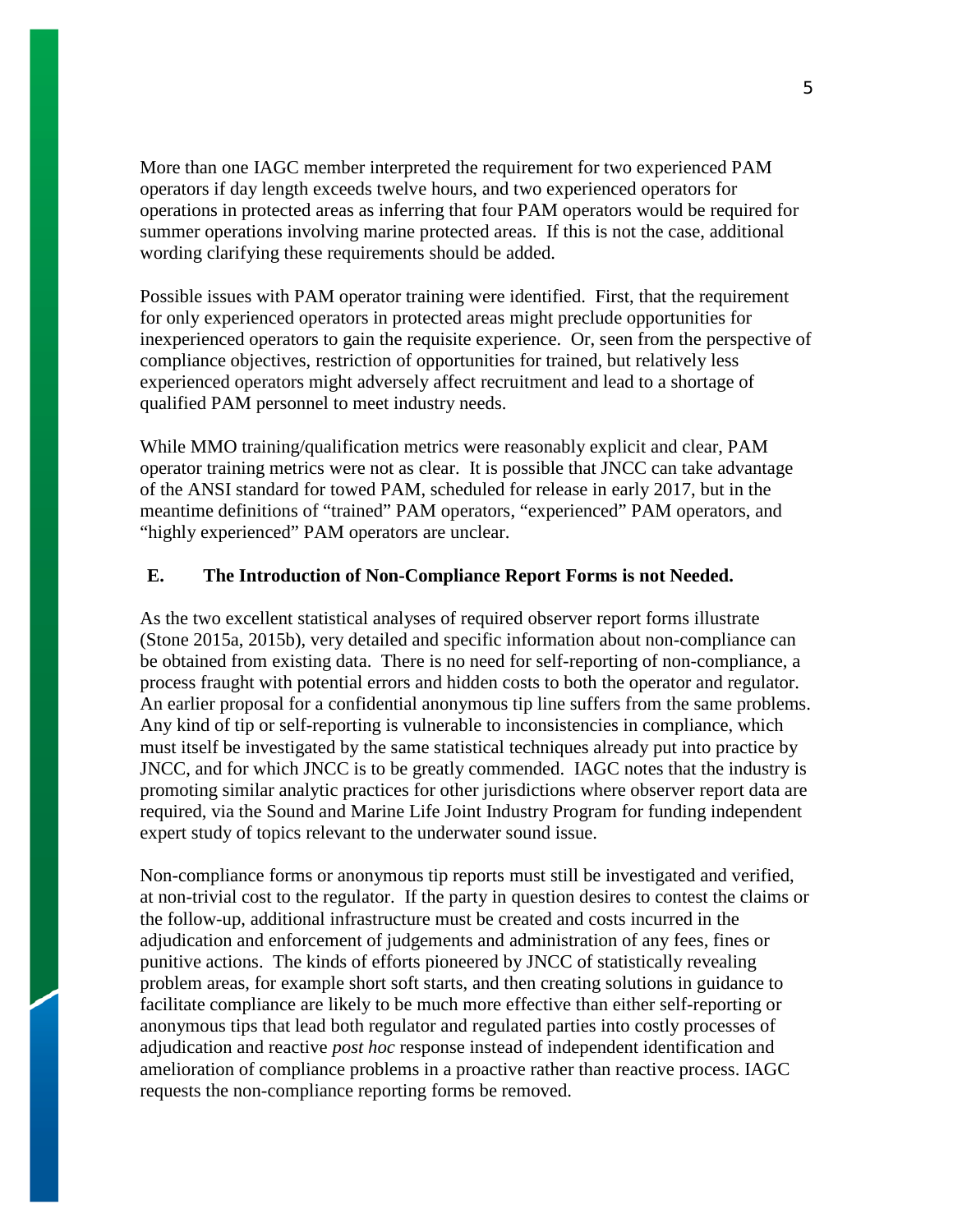# **F. Introduction of a Requirement for an EU Environmental Impact Assessment**

On page 6 the draft guidance suggests that the likelihood of injury or disturbance be addressed via an Environmental Impact Assessment (EIA) accompanying the application. IAGC members noted that in the past a "Disturbance Assessment" was provided but a full-blown EIA as defined in the referenced EU directive was not required. One of the strong positive features of historic JNCC guidance has been the minimization of excessive paperwork and complex instructions that lead to inadvertent non-compliance and less environmental risk reduction than could have been achieved by simple guidance and minimal paperwork. IAGC opposes the requirement of an EIA being included in applications.

Consistent with this comment and a general theme of inconsistency in stating whether guidance is discretionary or mandatory is the language about "best practice measures' that "should" be implemented "whenever possible" being listed again on page 6 as measures "one should consider" during planning. These do not seem to convey the same level of recommended/expected/required action, a problem that could be easily eliminated by consistent use of terms like "should consider" versus "should be implemented".

# **G. Addition of Turtles and Basking Sharks to the Risk Analysis**

Historically the JNCC guidance was framed specifically for marine mammal mitigation and indeed the overall content of the current guidance remains marine mammal focused. While JNCC and the UK regulatory agencies might wish to expand JNCC guidance to other taxa such as fish and turtles, IAGC questions whether that is best done within the existing, largely unmodified marine mammal guidance, or via a separate guidance document specific to those species. Other species in general, and certainly the two taxa in question, sea turtles and one elasmobranch fish, have very different hearing and behavioral responses to sound, use sound differently than mammals, and have different ecosystem niches, distribution and abundance patterns and different conservation and management needs.

Elasmobranch fishes, like basking sharks, do not detect sound pressure, but respond to particle motion, which does not propagate in the same way as sound pressure. Turtles hear using sound pressure, but with a very different middle and outer ear structure from mammals, and with clearly different frequency response, sensitivity, dynamic range and other properties. Neither species appears to make sound for communication or sensing. Their use of ambient sound is largely unknown and is not likely to be as well-developed as for marine mammals. Both taxa are not detectable at all by PAM and are less easy to detect visually than all but the most cryptic mammal species. It is not that these species do not deserve the consideration of a risk assessment and mitigation protocol, but rather that the estimation of risk, development of a risk assessment and mitigation plan, and